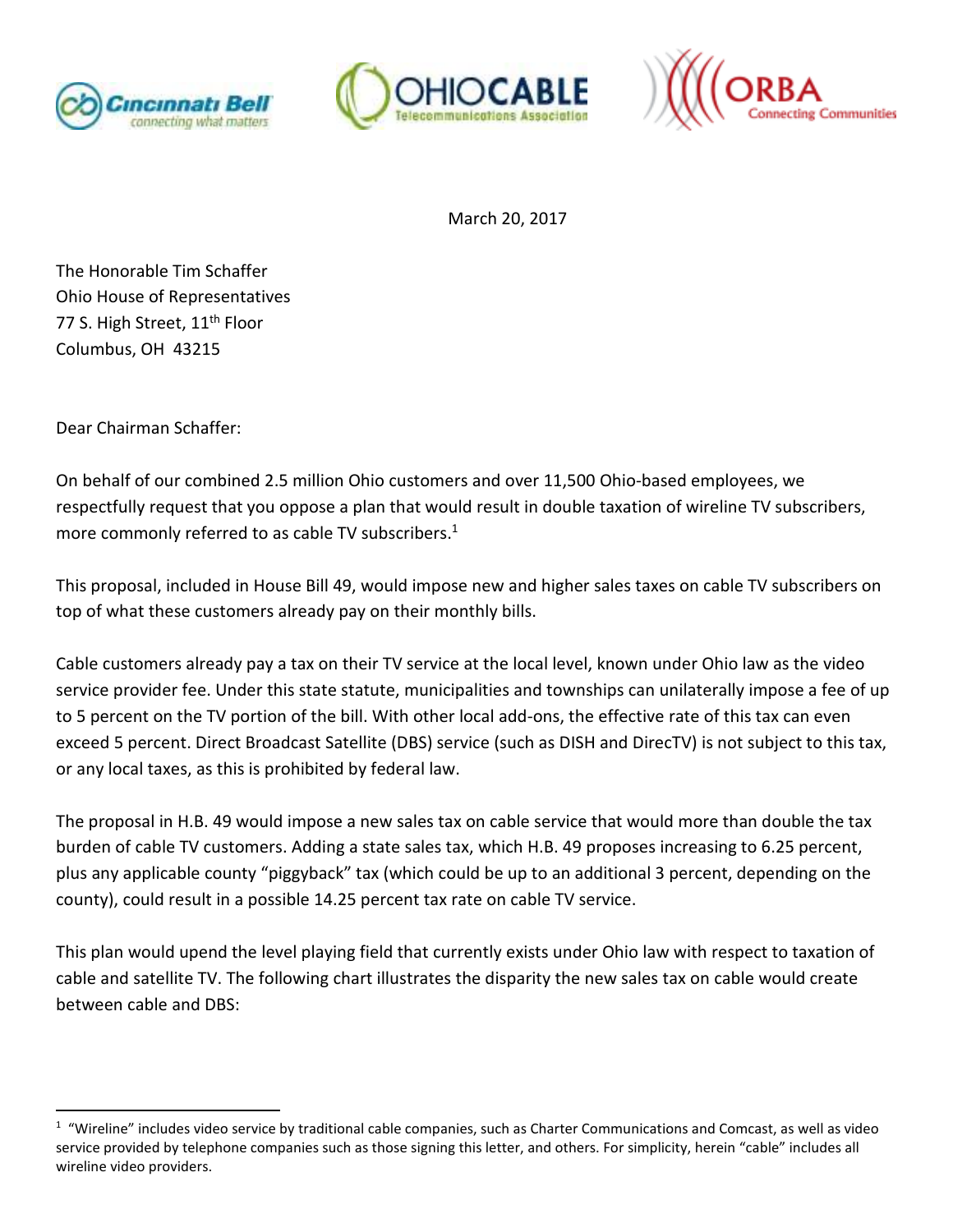|                            | <b>Cable TV Services</b> | <b>DBS Services</b>           |
|----------------------------|--------------------------|-------------------------------|
| <b>Sales Tax</b>           | 6.25 percent             | 6.25 percent                  |
| <b>Piggyback Sales Tax</b> | Up to 3 percent          | N/A-Prohibited by federal law |
| <b>Local VSP Tax</b>       | Up to $5+$ percent       | N/A-Prohibited by federal law |
| <b>TOTAL</b>               | Up to 14.25+ percent     | 6.25 percent                  |

As you can see, the practical effect of taxing cable TV service twice would be to more than double the tax burden these customers currently carry. It should be noted as well that cable customers would bear the brunt of the proposed new sales taxes contained in H.B. 49, with approximately two-thirds of the projected revenue coming from cable subscribers.

The Ohio General Assembly has long recognized that taxing cable TV customers at both the local and state level, when satellite service can only be taxed at the state level, would be inequitable. In 2003, when the legislature adopted the state sales tax on DBS service, that action served to level the tax burden between cable and satellite customers.

The Ohio House and Ohio Senate rejected proposals to double tax cable service in each of the last two state budgets. We respectfully urge that this be the outcome in 2017 as well.

Sincerely,

| Mike Sammon, General Manager - North East Ohio<br>Armstrong                                  | Bill McKell, President & CEO<br><b>Chillicothe Telephone (Horizon)</b>         |
|----------------------------------------------------------------------------------------------|--------------------------------------------------------------------------------|
| Eric W. Roughton, General Manager<br><b>Arthur Mutual Telephone Company</b>                  | Ted Heckmann, Sr. Director, Regulatory &<br><b>Government Affairs</b>          |
|                                                                                              | <b>Cincinnati Bell Telephone</b>                                               |
| Phil Maag, General Manager                                                                   |                                                                                |
| <b>Ayersville Telephone Company</b>                                                          | James M. D'Innocenzo, VP State Government,<br>Legislative & Regulatory Affairs |
| Nate Brickner, Manager                                                                       | <b>Comcast</b>                                                                 |
| <b>Bascom Mutual Telephone Company</b>                                                       | Jay Allbaugh, Senior VP, Northeast                                             |
| Jeff Abbas, President & General Manager<br><b>Buckeye Broadband</b>                          | <b>Cox Communications</b>                                                      |
|                                                                                              | Thomas Brockman, President                                                     |
| Douglas G. Place, General Manager<br><b>Buckland</b>                                         | <b>Doylestown Telephone Company</b>                                            |
| Gary Underwood, Regional VP, Government Affairs,<br>Midwest<br><b>Charter Communications</b> | Jimmy Gruttadaurio, General Manager<br><b>East Cleveland Cable</b>             |